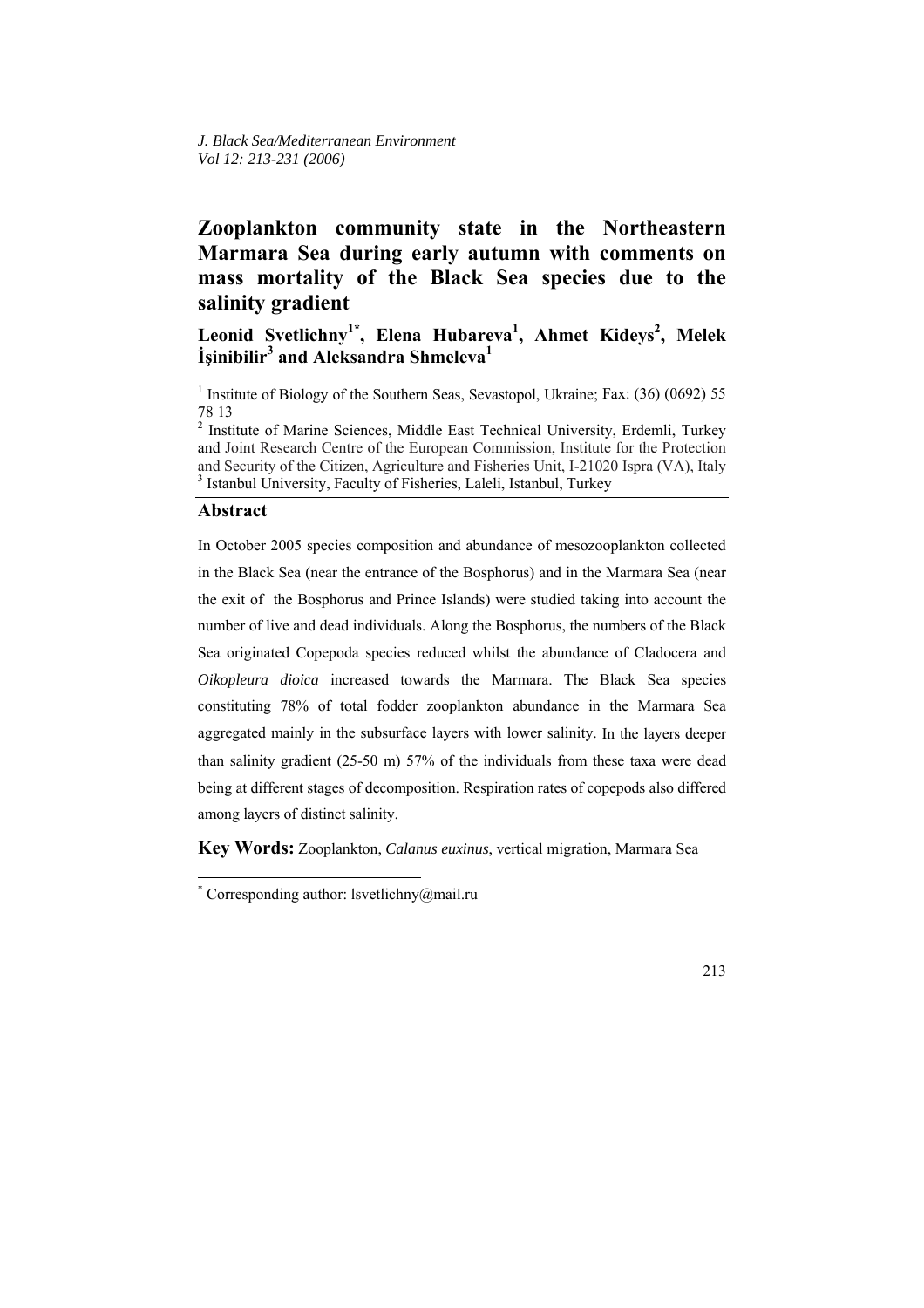### **Introduction**

The Marmara Sea is a transit basin providing water exchange between the Mediterranean and Black Seas. Water masses from these two seas form the unique Marmara ecosystem including biological components with different origin. Surface layers of the Marmara Sea are affected by the Black Sea water with low salinity ( $\sim$ 20 ‰) whilst more saline water masses (up to 40 ‰) from the Mediterranean Sea are located at depths > 20 m (Besiktepe *et al.*, 1994). Planktonic organisms cannot resist the current transferring them to the Marmara Sea. However, many zooplankters are able to undertake active vertical migrations due to diel feeding rhythms. At night they ascend to upper phytoplankton-rich layers and during daytime descend to deep waters avoiding visual predators or obtaining a net gain in energy. However, in the Marmara Sea planktonic animals undergo salinity stress during diel vertical migrations. In order to survive, the Black Sea species should increase their salinity range towards high magnitudes whilst the Mediterranean species have to adapt to low-saline water.

Although salinity tolerance range for the zooplankton species may be wide enough, usually particular populations are unable to tolerate the full salinity range of the species. For example, *Acartia clausi* from the Gulf of Fos could survive within the salinity range from 1 up to 65 ‰ while its optimal range was between 24 and 30 ‰ (Cervetto *et al.,* 1995). In *Eurytemora affinis* habitat salinity range (0-40‰) also was significantly wider than optimum range of 10-27 ‰ (Lee and Petersen, 2002). Anraku (1964) showed that salinity changes might become a limiting factor in the distribution of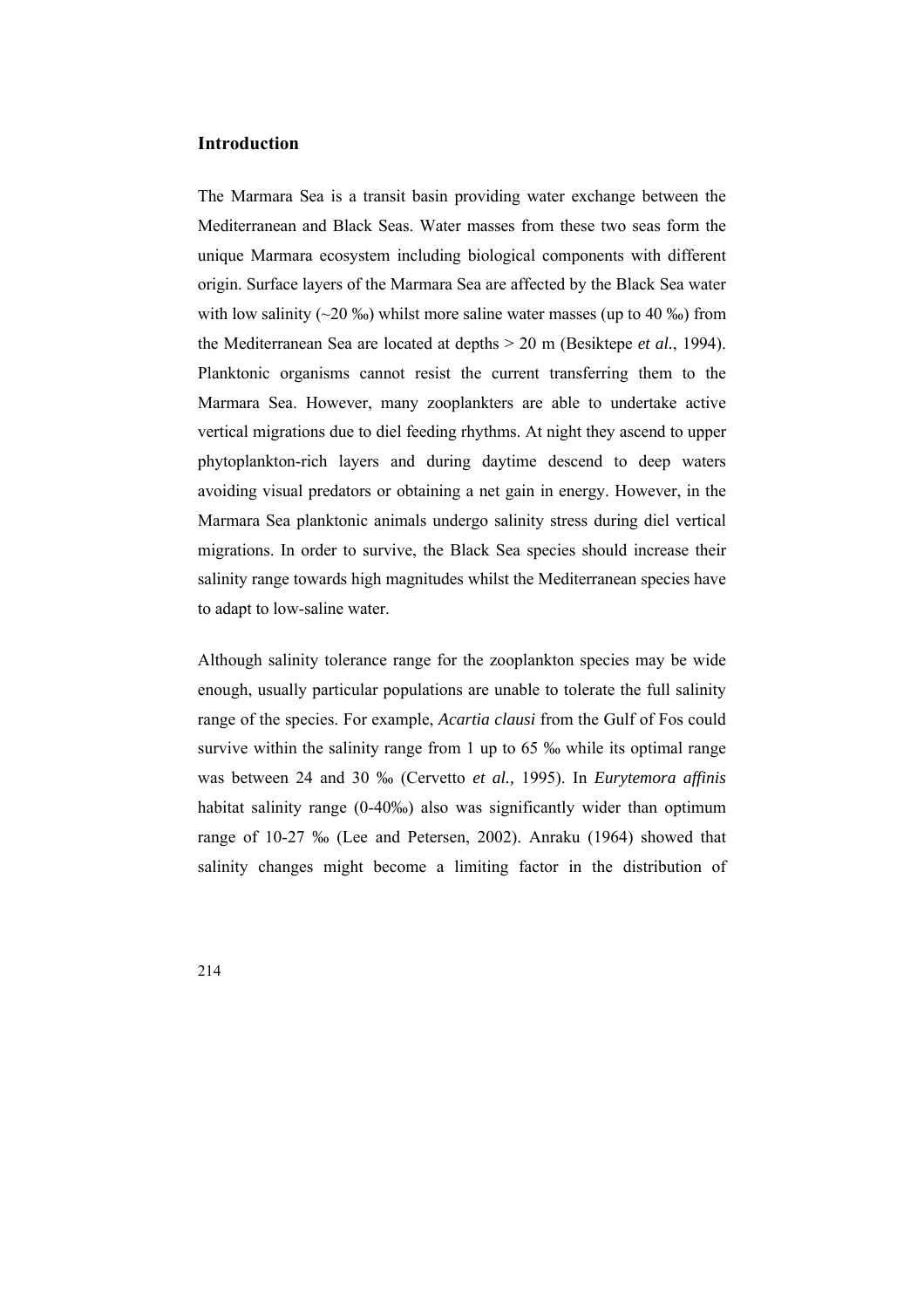copepods. Acclimation success principally depends on the gradient and rate of salinity changes.

When the salinity dropped from 34.5‰ to 27‰, *Calanus* spp. from Kongsfjorden were alive for many hours, but after salinity decreasing to 24‰ all individuals died within 1 hour and at salinity below 9‰ they died within 15 minutes (Zajaczkowski and Legezynska, 2001). At the same time, living under variable salinity regime gives the unique opportunity to broad physiological tolerance and increase colonization potential of the species, but the effect of salinity on physiological and behavioral parameters in planktonic organisms have rarely been tested (Lee and Petersen, 2002). Nothing is known about the influence of salinity stress on planktonic organisms in the Marmara Sea. It is important that after the exposure to salinity gradients the dead zooplankton sinks and may be the available food source for scavenging benthic fauna in the Marmara Sea.

The aim of the present study is to investigate species composition, abundance, vertical distribution and mortality of zooplankton penetrating into the Marmara Sea from the Black and Mediterranean Seas. We conducted separate experiments to estimate respiration rate of Mediterranean and the Black Seas copepods. Survival of copepods from the *Acartia* genus under conditions of salinity gradient was also studied.

# **Material and Methods**

Zooplankton samples were collected with a closing Nansen net (opening diameter 50 cm, mesh size 200 µm) during the cruise Hedef-1 at the permanent station in the Marmara Sea near the Prince Islands  $(40^{\circ}51^{\circ}, 715^{\circ})$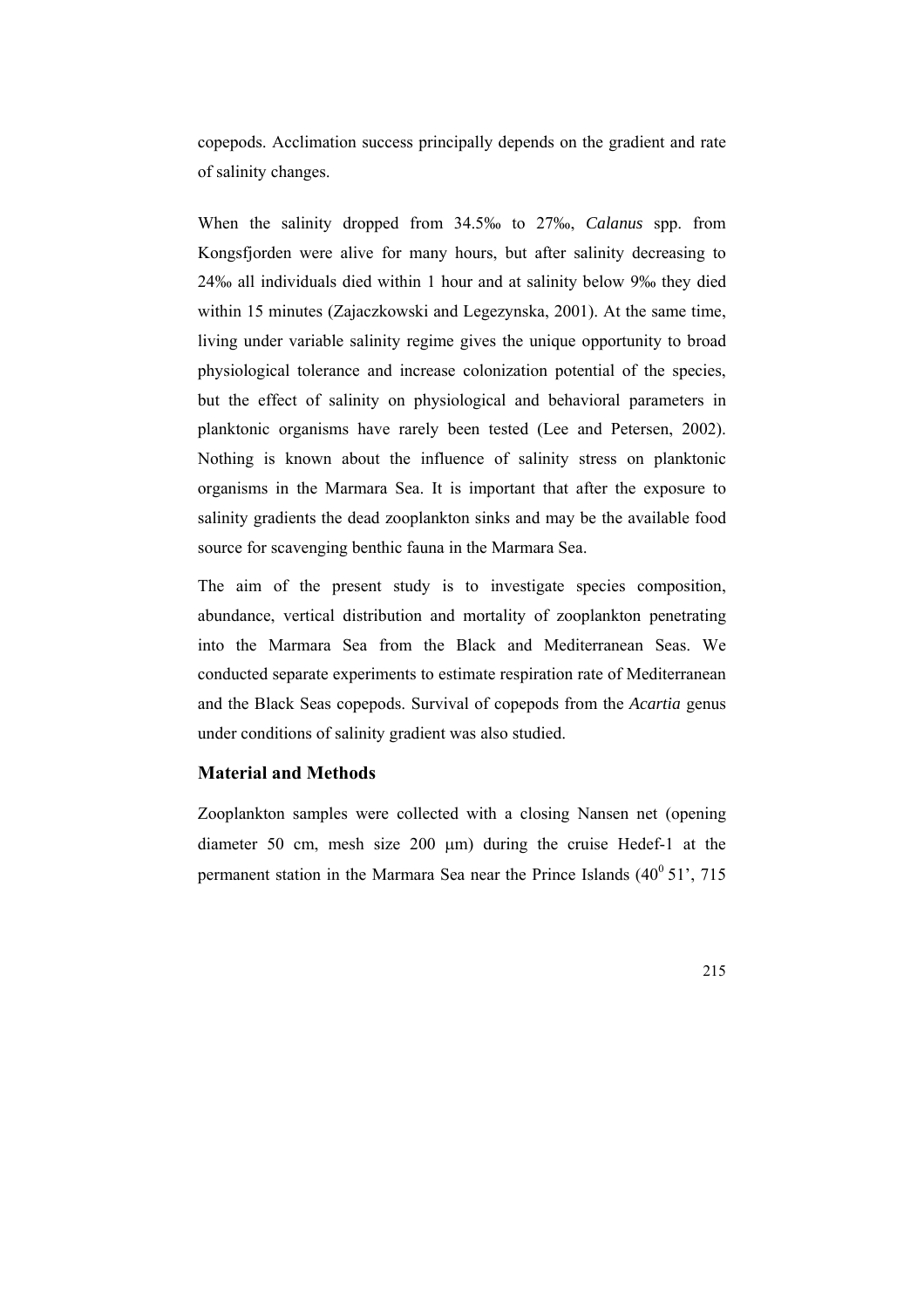N,  $28^{\circ}$  57' 901 E) on 13 October 2005 separately from the surface layer (0– 25m) formed by the Black Sea water (with the salinity of 23.2 ‰ and temperature of  $18.3^{\circ}$ C), intermediate layer (25-50 m) and the strata lying under the halocline (50–200 m) consisting of the Mediterranean Sea water (with the salinity of 39.7  $\%$  and temperature of 15.4 $\mathrm{^0C}$ )(Fig 1) One total vertical haul was performed on 16 October 2005 in the 0-50 m layer near the Bosphorus in the Marmara Sea (with the surface water salinity of 18.9 ‰ and temperature of  $18.4^{\circ}$ C). The sample collected by Dr B. Anninsky from the layer of 70-0 m (with the surface water salinity of 17.1 ‰ and temperature of 19.1 $\degree$ C) near the Bosphorus in the Black Sea on 14 October 2005 during the R/V "Parshin" cruise was used for the comparative analysis. Zooplankton samples were immediately preserved with 4% borax-buffered formaldehyde..



**Fig 1.** Sampling areas in the Marmara and the Black Sea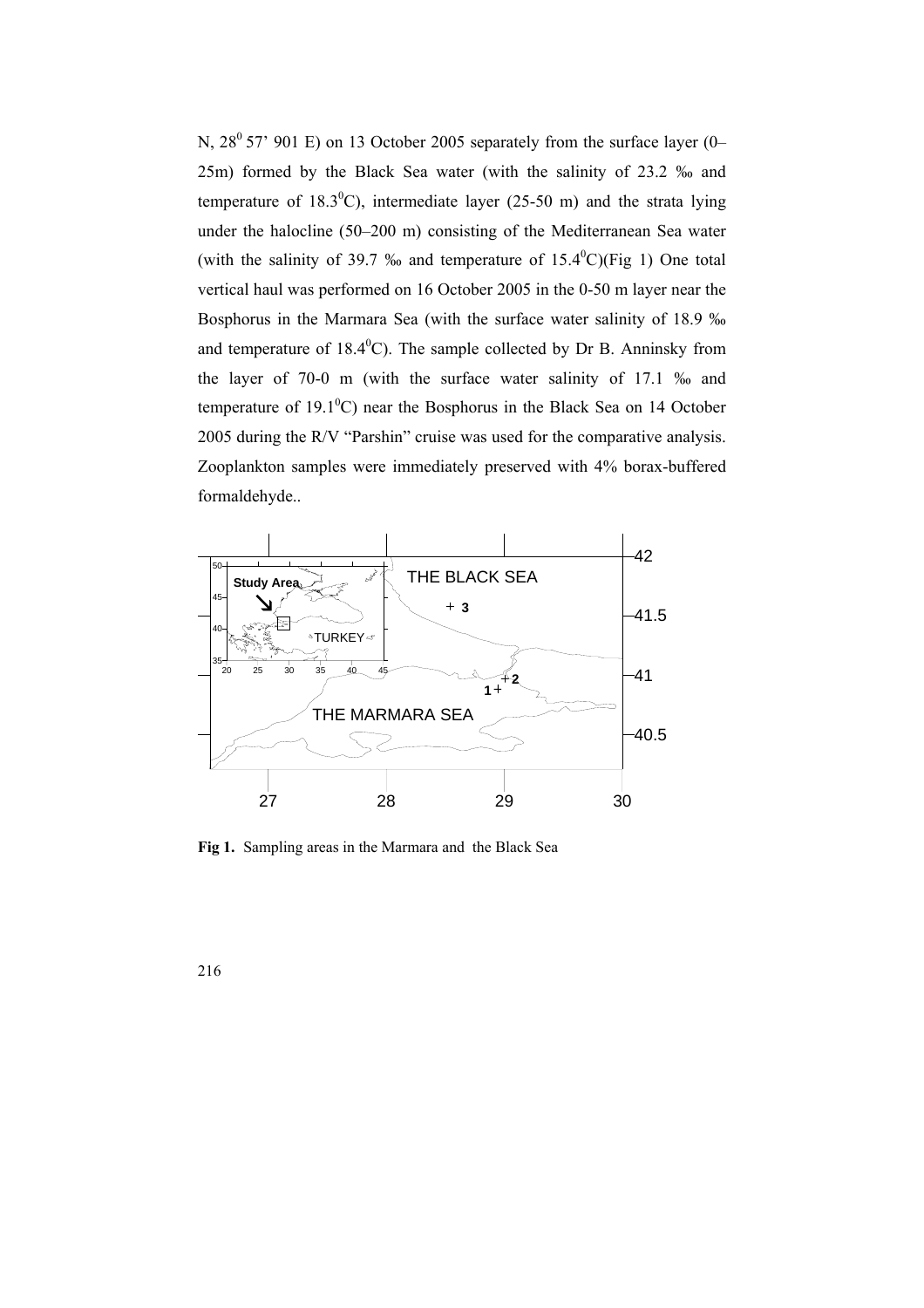In the laboratory an appropriate aliquot of the samples was transferred to a Bogorov chamber, and the species composition and numbers of mesozooplankton were determined under a dissecting microscope. The organisms with destructive changes in muscles and internal organs were identified as dead ones

Also the samples from every station were collected to make the experiments with live copepods. To determine salinity tolerance range of *Acartia clausi* and *A. tonsa*, we studied behavioral response to gradual salinity increasing. 40 – 50 females of each species were placed into 50 ml bowls with the Black Sea water (18.9 ‰, 20<sup>0</sup>C) containing alga *Thalassiosira weisflogii*. Salinity was increased gradually from 18.9 to 39.7 ‰ every half an hour by 3 ‰ for 3.5 h by adding the Marmara sea water from the deep layers. After salinity changing we enumerated actively swimming and immovable individuals.

Respiration rate (O,  $\mu$ g O<sub>2</sub> ind<sup>-1</sup> h<sup>-1</sup>) of copepods was determined using experimental and control chambers (identical all-glass syringes of 2.0 ml filled with natural seawater. One female or V copepodite (or 4–5 III-IV copepodites) of large copepods *Calanus*, *Spinocalanus*, *Candacia* and *Euchaeta*, and 10-20 small *Acartia* were transferred by a pipette into an experimental syringe with a protective sieve disc (mesh size  $200 \mu m$ ) before the confluent outlet. To obtain identical initial oxygen and seston content in control and experimental syringes from each pair, we connected the syringes with a plastic tube and pumped the water through it several times. Then the syringes were separated, closed by the stoppers and incubated in the dark chamber at  $20\pm0.5^{\circ}$ C for 1-2 h.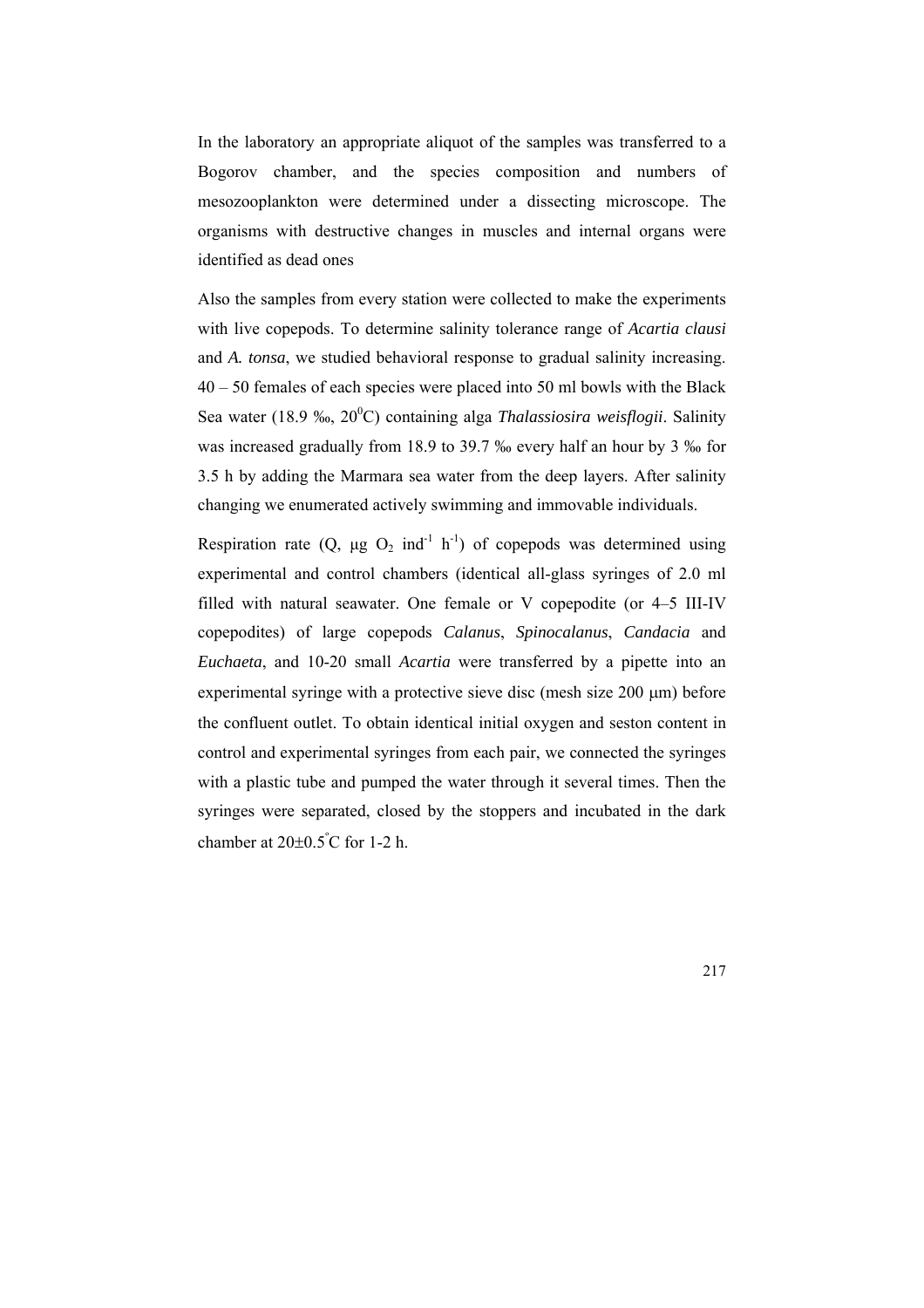Oxygen concentration was measured using a polarographic membrane oxygen sensor joined with the chamber (all-glass syringe) of 0.5 ml volume, with a magnetic stirrer inside (Svetlichny and Hubareva, 2005). The water sample from the experimental or control syringe was transferred to the chamber in six portions through the needle. Four last portions were used to calculate the average oxygen concentration.

Wet weight (W, mg) was calculated as  $W = kL_{pr} d_{pr}^2$ , where  $L_{pr}$  and  $d_{pr}$ , (mm) are the length and width of prosome, respectively; k is the empiric coefficient (Svetlichny, 1983).

#### **Results and Discussion**

In October 2005 total fodder zooplankton abundance (except *Noctiluca*  scintillans and Ctenophora) decreased from 127837 ind/m<sup>2</sup> in the Black Sea near the Bosphorus to 88920 ind/m<sup>2</sup> in the Marmara Sea outlet of the Bosphorus Strait, and then increased slightly to  $103104$  ind/m<sup>2</sup> near the Prince Islands (Fig.2, Table 1a,b). The same tendency for zooplankton number to diminish from the Black Sea towards the Marmara Sea was found by Tarkan *et al.* (2005) in 1999-2000. In October 2005 this trend was due to abrupt (about 10-fold) reduction in summary abundance of four copepod species *Calanus euxinus, Pseudocalanus elongatus, Acartia clausi and A. tonsa* (mainly *A. clausi*) from 101720 ind/m<sup>2</sup> (98% of Copepoda and 80% of total zooplankton) in the Black Sea to 11816 ind/ $m<sup>2</sup>$  (24.6% of Copepoda and 11.5% of total zooplankton) in the Marmara Sea near the Prince Islands. On the contrary, the summary abundance of *Paracalanus parvus*, cladocerans (*Penilia avirostris, Pleopis polyphemoides and Evadne tergestina*) and *Oikopleura dioica* increased from 11129 to 69811 ind/m2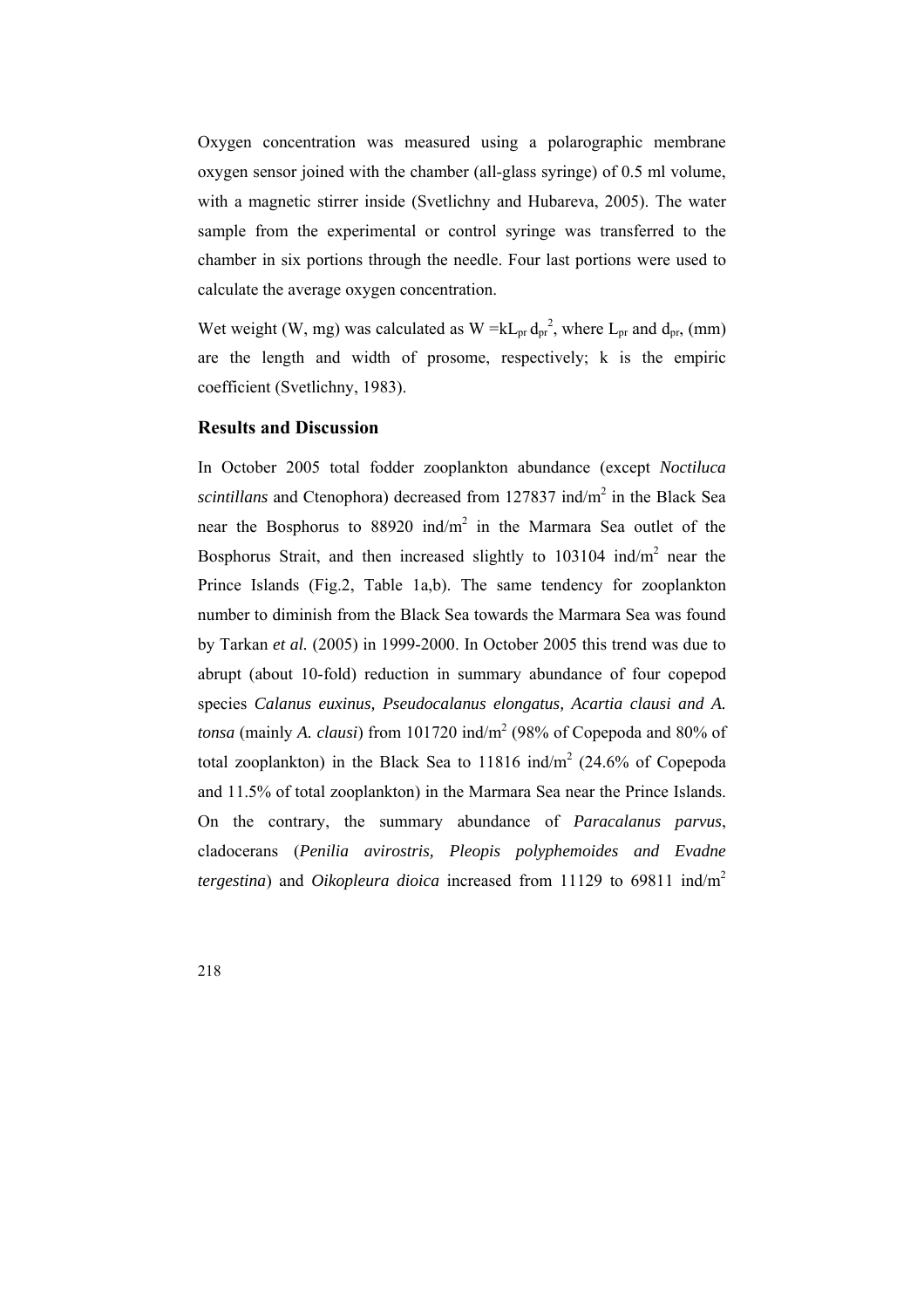compencating the decrease in the number of the mass Black Sea copepods. We found 30 typical Mediterranean Copepoda species (amounting to 39% and 30.2% of copepods near the Bosphorus and the Prince Islands, respectively), a relatively small number of *Sagitta*, larvae of Cyrripedia, Polychaeta, Bivalvia, Gastropoda, Decapoda, and Hydrozoa in the Marmara Sea samples.

Near the Prince Islands the Black Sea originated copepods, cladocerans, chaetognatha and appendicularia constituted 70.8% of total fodder zooplankton whilst the Mediterranean species made up only 17.2%. 82.9% of the total number of the Black Sea species was in the surface layer of 0-25 m. Deeper than 25 m the abundance of the Black Sea species decreased sharply and the number of dead animals increased, especially in copepods, cladocerans and *Sagitta* (Fig. 3). In the layers deeper than salinity gradient (25-50 m) 57% of the individuals from these taxa were dead being at different stages of decomposition. Particularly high mortality (87.5%) was estimated in *A. clausi* which is the most abundant species in the Marmara Sea all over the year (Tarkan and Erguven, 1988; Tarkan *et al*., 2005). In the layer 50-200 m almost all the Black Sea species were dead. Probably, this phenomenon is due to inability of many Black Sea species to withstand sharp salinity increase. Percentages of mortality in copepods and cladocerans after exposure to the Mediterranean Sea water appeared to be close. However, in contrast to copepods, the number of live epiplanktonic cladocerans inhabiting the Black Sea subsurface layers increased from the Bosphorus towards to the Prince Islands. In our opinion, the development success of Cladocera in the Marmara Sea is due to their spawning type. Cladocerans are sac-spawners carrying their eggs externally on the body,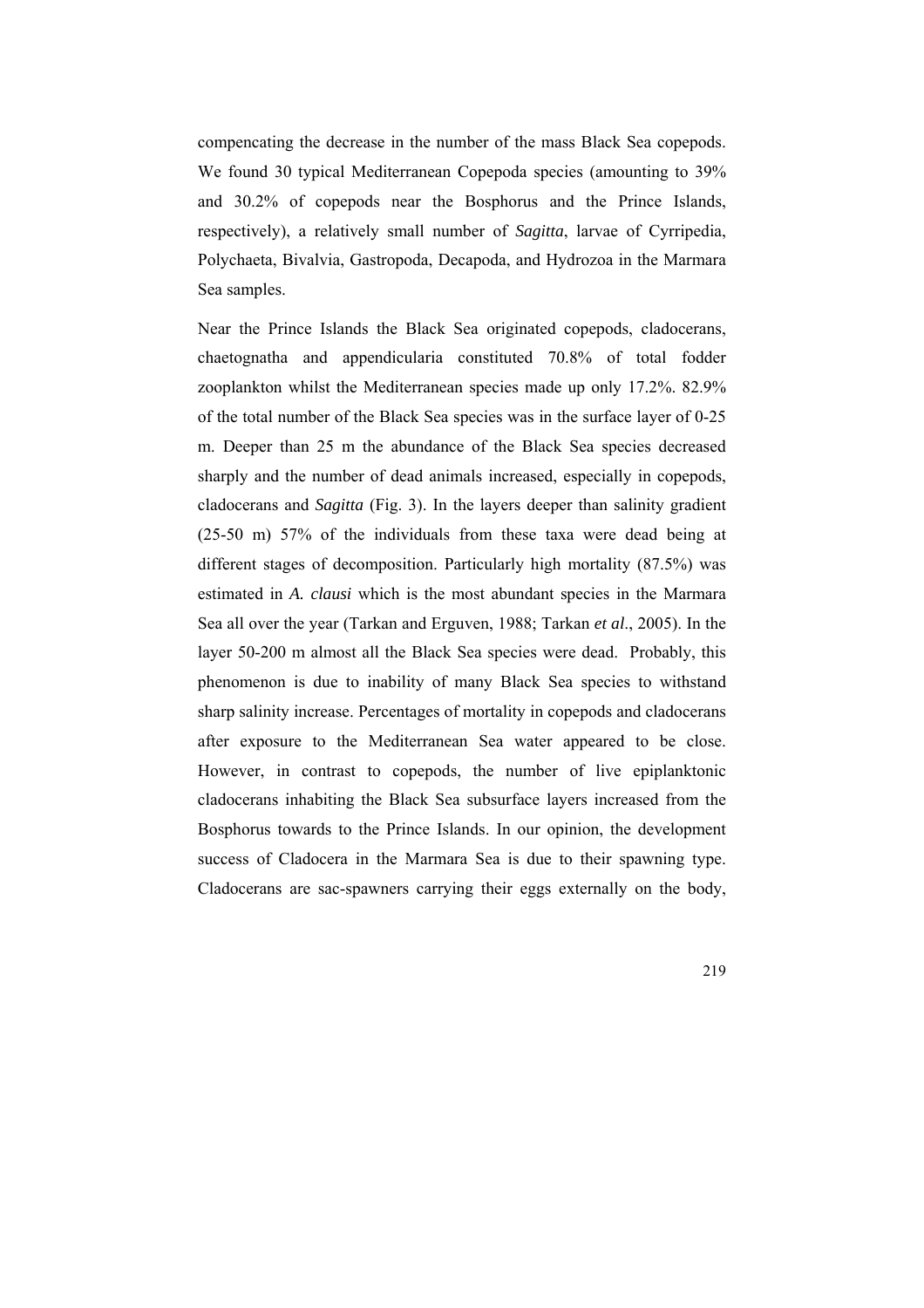therefore their larvae remain in the subsurface low-saline layers. However, many copepod species (excluding *Oithona* whose abundance also increases in the Marmara Sea) are broadcast-spawners, which shed eggs freely. These eggs descend to deeper, more saline layers of the Marmara Sea (especially heavy diapausing eggs) and can die. It may limit the development of *Acartia* which are deprived of possibility to produce generations from diapausing eggs.

Copepod *Oncaea minuta* dominated the typical Mediterranean species. The main part of *O. minuta* population was attributed to the 25-50 m layer, however, there was a significant number of dead animals (14% of the total) too. This poecilostomatoid species ascends due to high food concentration in the surface layers. However, surface layers are formed by the Black Sea water with lower salinity unsuitable for *Oncaea*. We did not found the significant number of dead individuals of another Mediterranean copepod species in the 0-25 m layer. Probably, it is easier to survive under low salinity for the Mediterranean species than to withstand high salinity for the Black Sea copepods. It confirms the statement of Lee (1999) that invasions of brackish water by marine organisms are the common invasion pathways for many species in Europe and North America.

The results of our previous studies (Svetlichny *et al.,* 2006) showed that the Marmara Sea population of *Calanus euxinus* is formed by the individuals transferred from the Black Sea to the Marmara Sea by the Bosphorus Current. Higher temperature and salinity in the Marmara Sea affect development time, metabolic and growth rates which result in decrease in body length and lipid content of *C. euxinus*.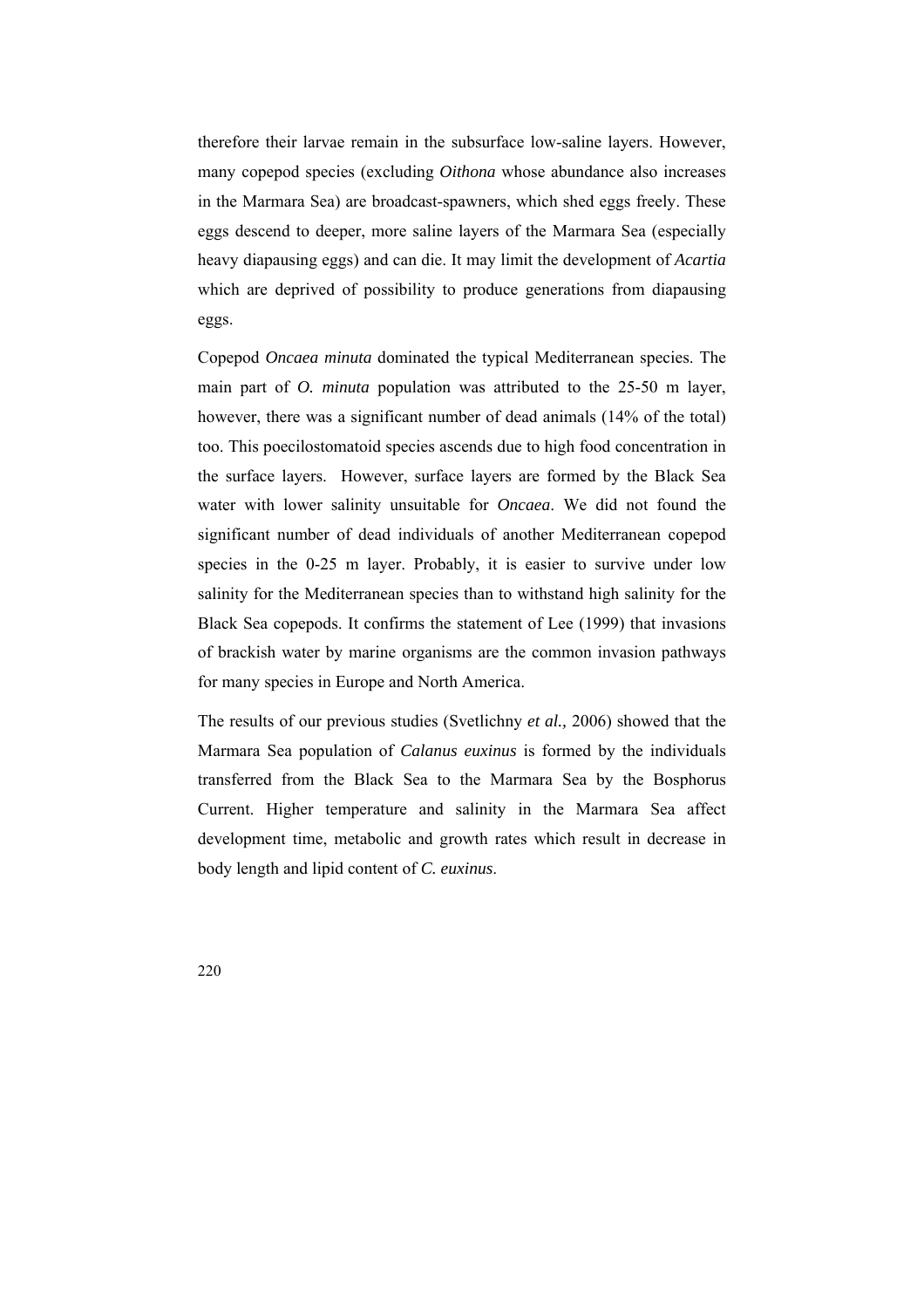In October 2005 *Calanus* population was in extremely depressed condition. In the layer of 0-200 m in the Marmara Sea total number of *C. euxinus* did not exceed 140 ind/m<sup>2</sup> whilst in the coastal Black Sea region the number amounted to  $3120$  ind/m<sup>2</sup> (Table 1). We did not find mature females near the Prince Islands, in contrast to the Bosphorus region. In October 2005 just as in October 2000 (Svetlichny et al., 2006) prosome length in *C. euxinus* copepodites V from the Marmara Sea was significantly lower than that from the Black Sea (Fig. 4) suggesting that in the Marmara Sea at higher temperature and salinity *Calanus* showed accelerated development. To study species-specific salinity tolerance of the Black Sea zooplankton species penetrating into the Marmara Sea, we conducted laboratory experiments with closely related species *A. clausi* and *A. tonsa*.

In *A. clausi* collected near the Bosphorus at 18.9 ‰, during gradual salinity increasing we observed mortality at 30 ‰ and all animals were dead at 39.8 ‰. In contrast, more than 90% of *A. tonsa* from the Bosphorus survived under the same treatment (Fig. 5 A). Only next day after salinity increasing the share of survived *A. tonsa* decreased up to 30%.

In *A. clausi* collected near the Prince Islands (surface salinity of 22.3 ‰), the number of individuals survived after gradual salinity increasing to 39.8 ‰ was more than 90% and reduced up to 20-30% (Fig. 5 B) during long-term high salinity treatment (as in *A. tonsa* from the Bosphorus).

Higher salinity tolerance in *A. clausi* sampled near the Prince Islands (far from the Bosphorus) seems to be a result of long-term acclimation to high salinity in these copepods during their way from the the Bosphorus area.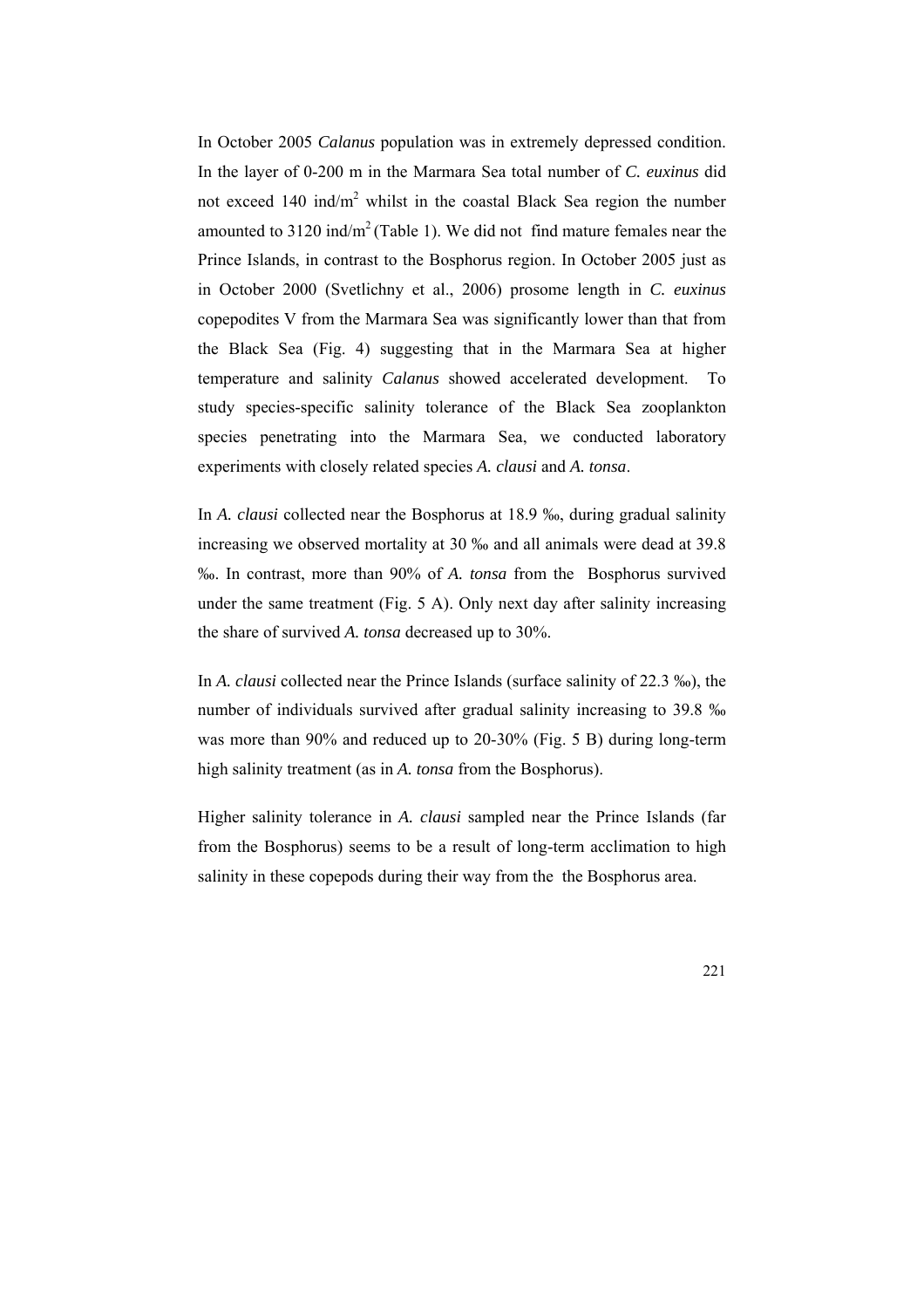Table 1. Species composition and abundance (ind m<sup>-2</sup>) of live and dead mesozooplankton in the Marmara Sea near the Prince Islands and in the regions near the Bosphorus from the Marmara and Black Sea sides (October 2005). The number of dead individuals is in parentheses. (Species occurring in both Black and Mediterranean Seas)

|                                                        |                        |                         | <b>Black Sea</b> |          |                  |  |  |  |  |
|--------------------------------------------------------|------------------------|-------------------------|------------------|----------|------------------|--|--|--|--|
| Species and                                            |                        | Near the Prince Islands | Near the         | near the |                  |  |  |  |  |
| taxonomic groups                                       | Bosphorus              |                         |                  |          | Bosphorus        |  |  |  |  |
|                                                        | $\overline{200}$ -50 m | 50-25 m                 | $25-0$ m         | $50-0$ m | $70-0$ m         |  |  |  |  |
| Species occurring in both Black and Mediterranean Seas |                        |                         |                  |          |                  |  |  |  |  |
| Calanus euxinus                                        | 25                     | 40                      | 75               | 85       | 3120             |  |  |  |  |
| Pseudocalanus                                          | $\theta$               | 10                      | $\Omega$         | 5        | 1800             |  |  |  |  |
| elongatus                                              |                        |                         |                  |          |                  |  |  |  |  |
| Paracalanus parvus                                     | 83 (1375)              | 4000                    | 8625             | 16750    | 700              |  |  |  |  |
|                                                        |                        | (5500)                  |                  | (1625)   |                  |  |  |  |  |
| Acartia clausi                                         | 83(1333)               | 875(6125)               | 2875             | 11375    | 87000            |  |  |  |  |
|                                                        |                        |                         |                  | (375)    |                  |  |  |  |  |
| Acartia tonsa                                          | $\theta$               | 125                     | 250              | 5250     | 9800             |  |  |  |  |
|                                                        |                        |                         |                  | (250)    |                  |  |  |  |  |
| Acartia spp.                                           | $\theta$               | $\theta$                | 55               | 625      | $\theta$         |  |  |  |  |
| Oithona similis                                        | 25(83)                 | 750                     | 1250             | 250      | $\theta$         |  |  |  |  |
| Centropages kröyeri                                    | $\theta$               | 20                      | $\theta$         | 10       | 600              |  |  |  |  |
| (ponticus)                                             |                        |                         |                  |          |                  |  |  |  |  |
| Copepoda nauplii                                       | $\mathbf{0}$           | $\theta$                | $\theta$         | 375      | 700              |  |  |  |  |
| Penilia avirostris                                     | (833)                  | 500 (4250)              | 9250             | 1875     | 3700             |  |  |  |  |
| Pleopis                                                | (167)                  | 625 (500)               | 3625             | 4000     | 29               |  |  |  |  |
| polyphemoides                                          |                        |                         |                  |          |                  |  |  |  |  |
| Evadne tergestina                                      | 5                      | (250)                   | 3000             | $\Omega$ | $\theta$         |  |  |  |  |
| Cirripedia Nauplii                                     | $\overline{83}$ (83)   | 625(375)                | 750              | 3500     | 3300             |  |  |  |  |
| Cirripedia Cypris                                      | $\boldsymbol{0}$       | $\theta$                | 125              | $\theta$ | 500              |  |  |  |  |
| Sagitta sp.                                            | 83                     | 1500                    | 1625             | 2250     | 9300             |  |  |  |  |
|                                                        |                        | (2250)                  |                  |          |                  |  |  |  |  |
| Oikopleura dioica                                      | 83 (83)                | 750                     | 15750            | 4250     | 6700             |  |  |  |  |
| Larvae Polychaeta                                      | $\mathbf{0}$           | 1250                    | 625              | 500      | 300              |  |  |  |  |
| Larvae Bivalvia                                        | 125                    | 1500                    | 500              | 3500     | $\theta$         |  |  |  |  |
| Larvae Gastropoda                                      | $\overline{0}$         | $\theta$                | 375              | 5600     | 288              |  |  |  |  |
| Decapoda                                               | $\overline{0}$         | 140                     | $\mathbf{0}$     | 15       | $\boldsymbol{0}$ |  |  |  |  |
| Hydrozoa                                               | $\overline{0}$         | 1625                    | 750              | 2625     | $\theta$         |  |  |  |  |
| Noctiluca scintillans                                  | $\theta$               | $\mathbf{0}$            | 189625           | 132250   | 2310             |  |  |  |  |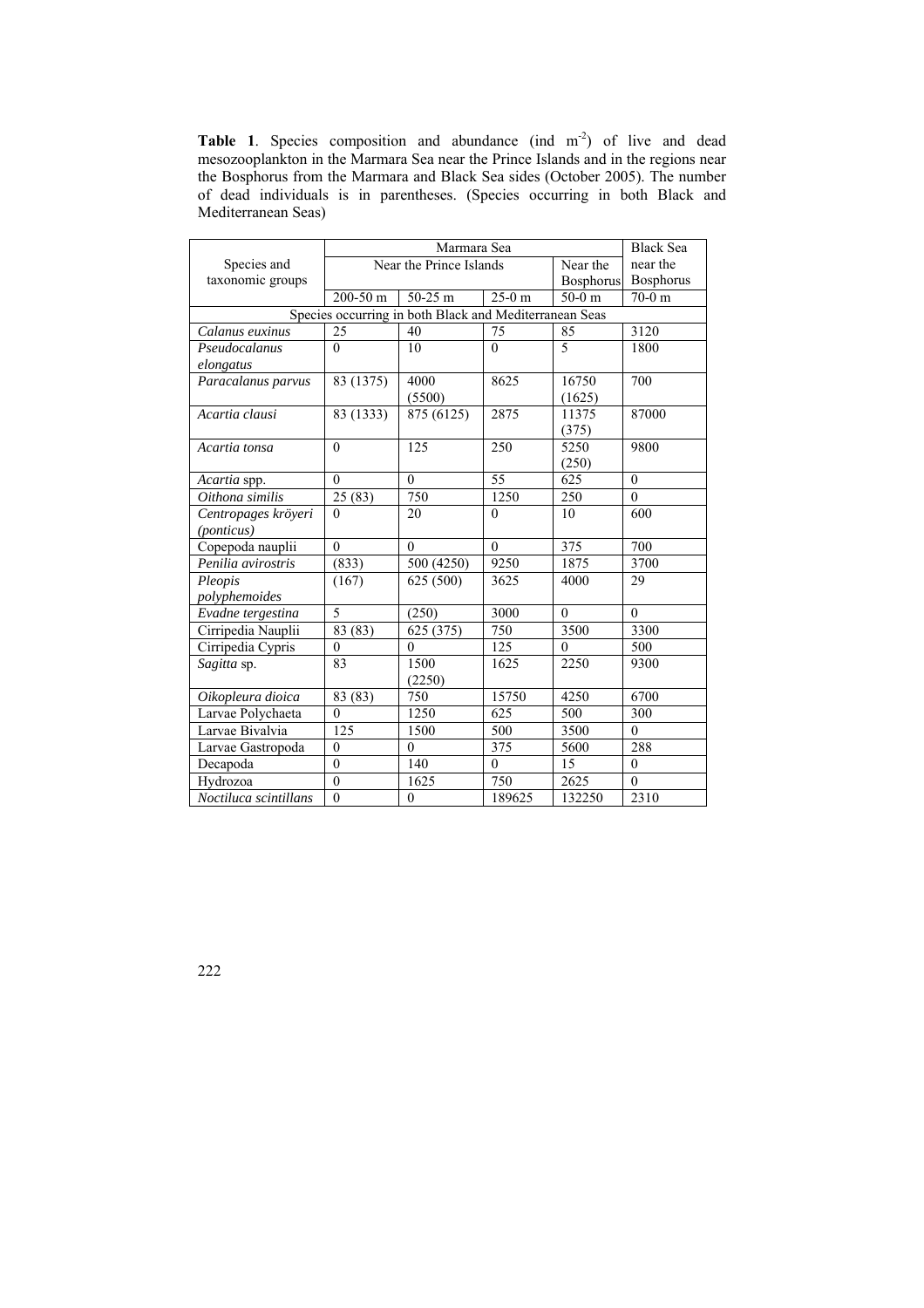# **Table 1.** Continued

| Mediterranean species and groups |                |                  |                |                  |                  |  |  |  |
|----------------------------------|----------------|------------------|----------------|------------------|------------------|--|--|--|
| Spinocalanus magnus              | 130            | 5                | 0              | $\theta$         | $\overline{0}$   |  |  |  |
| Pseudocalanus sp.                | 20             | $\theta$         | $\theta$       | $\theta$         | $\theta$         |  |  |  |
| Paracalanus spp.                 | $\mathbf{0}$   | 1125             | 3875           | $\mathbf{0}$     | $\theta$         |  |  |  |
| Ctenocalanus vanus               | $\theta$       | 195              | $\theta$       | $\theta$         | $\overline{0}$   |  |  |  |
| Ctenocalanus spp.                | 50             | $\theta$         | 50             | 375              | $\theta$         |  |  |  |
| Clausocalanus paululus           | $\theta$       | 5                | $\theta$       | $\theta$         | $\theta$         |  |  |  |
| Clausocalanus pergens            | 10             | 65               | 45             | $\theta$         | $\theta$         |  |  |  |
| Clausocalanus sp.                | $\theta$       | 105              | 625            | 2000             | $\theta$         |  |  |  |
| Microcalanus pusillus            | $\theta$       | $\theta$         | $\theta$       | 1375             | $\theta$         |  |  |  |
| Aetideus armatus                 | $\theta$       | $\overline{0}$   | $\theta$       | 5                | $\theta$         |  |  |  |
| Aetideus giesbrechti             | 25             | $\theta$         | $\theta$       | $\theta$         | $\theta$         |  |  |  |
| Aetideus sp.                     | 20             | $\theta$         | $\mathbf{0}$   | $\theta$         | $\theta$         |  |  |  |
| Metridia lucens                  | 130            | $\overline{215}$ | $\overline{0}$ | 3000             | $\overline{0}$   |  |  |  |
| Lucicutia sp.                    | $\theta$       | 5                | $\overline{5}$ | $\mathbf{0}$     | $\theta$         |  |  |  |
| Candacia tenuimana               | $\mathbf{0}$   | $\overline{5}$   | $\overline{0}$ | $\boldsymbol{0}$ | $\overline{0}$   |  |  |  |
| Candacia giesbrechti             | $\theta$       | $\theta$         | $\theta$       | 5                | $\theta$         |  |  |  |
| Euchaeta marina                  | 10             | 45               | $\theta$       | 10               | $\mathbf{0}$     |  |  |  |
| Centropages spinosis             | $\mathbf{0}$   | 10               | 45             | $\mathbf{0}$     | $\overline{0}$   |  |  |  |
| Centropages chierchiae           | $\overline{5}$ | $\theta$         | 40             | $\theta$         | $\theta$         |  |  |  |
| Centropages typicus              | $\theta$       | $\theta$         | 5              | 5                | $\theta$         |  |  |  |
| Microsetella sp.                 | $\theta$       | $\theta$         | $\overline{5}$ | $\theta$         | $\theta$         |  |  |  |
| Euterpina sp.                    | 45             | 10               | $\theta$       | 1875             | $\theta$         |  |  |  |
| Clytemnestra sp.                 | 25             | 15               | $\theta$       | $\theta$         | $\theta$         |  |  |  |
| Oithona decipiens                | $\theta$       | $\theta$         | $\theta$       | 2625             | $\theta$         |  |  |  |
| Oithona setigera                 | $\overline{0}$ | $\overline{5}$   | $\theta$       | $\Omega$         | $\theta$         |  |  |  |
| Oithona sp.                      | $\overline{0}$ | $\theta$         | 750            | $\theta$         | $\boldsymbol{0}$ |  |  |  |
| Oncaea minuta                    | 42 (375)       | 4500 (625)       | 1125           | 12125 (250)      | $\theta$         |  |  |  |
| Oncaea conifera                  | $\theta$       | 5                | $\mathbf{0}$   | $\theta$         | $\mathbf{0}$     |  |  |  |
| Oncaea subtilils                 | $\mathbf{0}$   | 10               | $\overline{0}$ | $\boldsymbol{0}$ | $\boldsymbol{0}$ |  |  |  |
| Oncaea media                     | $\theta$       | 5                | $\theta$       | $\theta$         | $\theta$         |  |  |  |
| Harpacticoida                    | $\theta$       | 125              | $\theta$       | $\theta$         | $\theta$         |  |  |  |
| Monstrilla sp.                   | $\theta$       | $\theta$         | $\theta$       | 20               | $\mathbf{0}$     |  |  |  |
| Evadne nordmani                  | $\theta$       | $\theta$         | $\overline{5}$ | $\theta$         | $\theta$         |  |  |  |
| Syphonophora                     | $\overline{0}$ | 10               | $\theta$       | 10               | $\overline{0}$   |  |  |  |
| Other                            | $\overline{0}$ | $\boldsymbol{0}$ | 750            | 150              | $\boldsymbol{0}$ |  |  |  |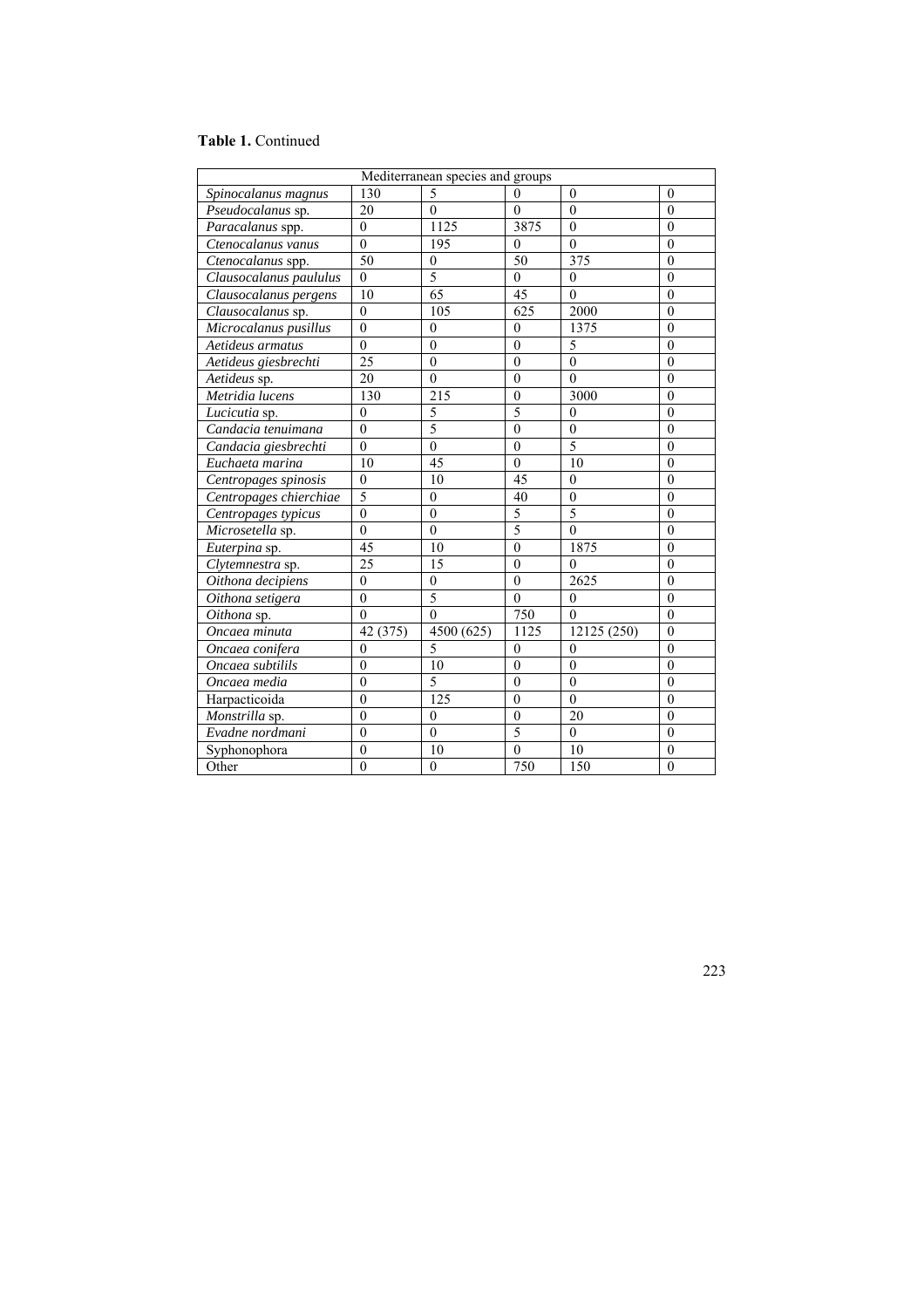

- **Fig 2**. Abundance of fodder zooplankton groups in the Black Sea (near the Bosphorus), in the Bosphorus Strait (near Istanbul), in the Marmara Sea (near the Prince Islands).
	- 1 Mediterranean Copepoda; 2 Black Sea Copepoda; 3 Cladocera; 4 *Sagitta* sp.; 5 – *Oikopleura dioica*; 6- other groups.

Despite high salinity tolerance in *A. tonsa* collected near the Prince Islands, the abundance was extremely low, probably, due to high food requirements of this species under conditions of lower productivity of the Marmara Sea compared with the Black Sea (Kocataş *et al.,* 1993).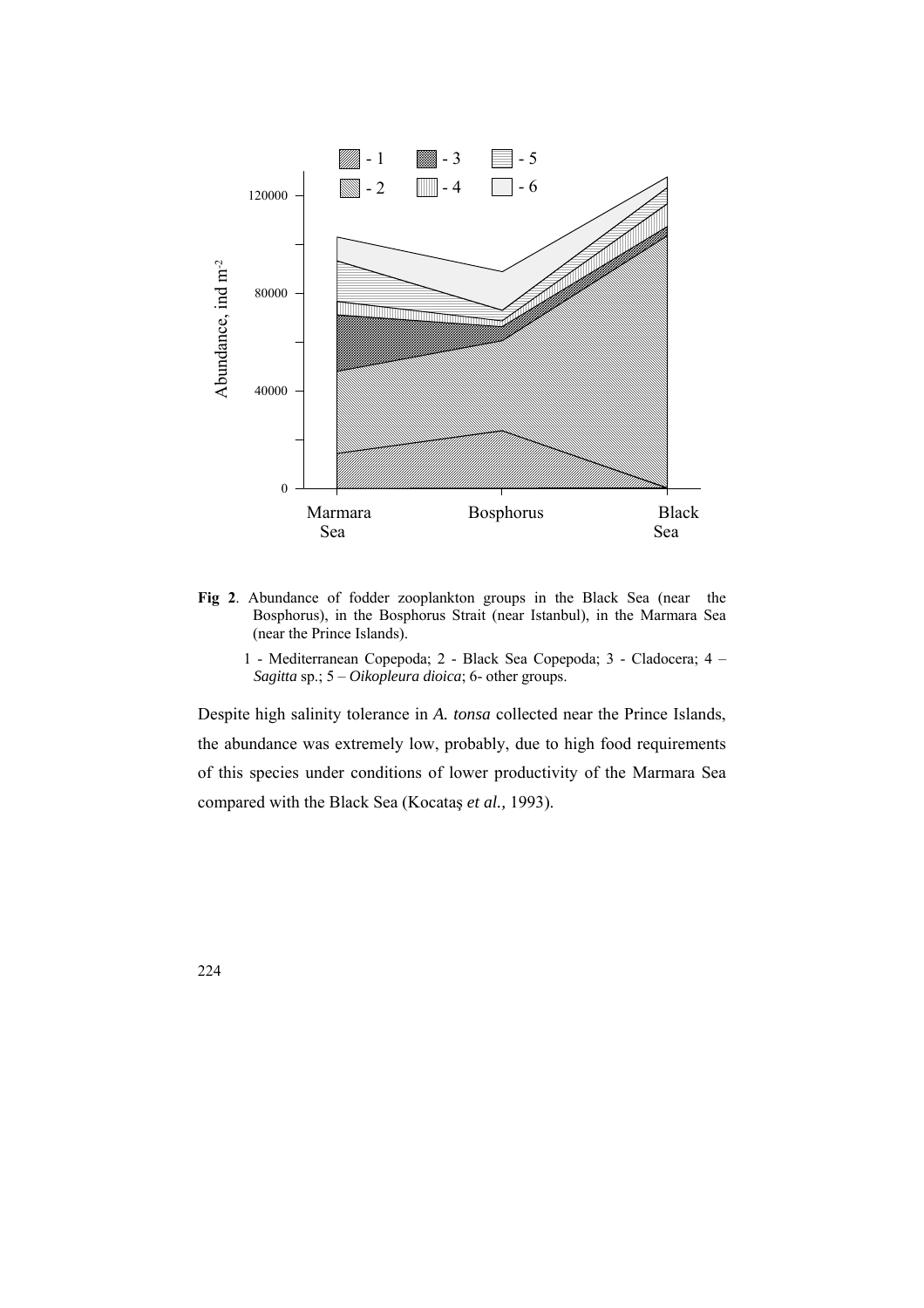

**Fig 3.** Vertical distribution of live  $(-)$  and dead  $(- - )$  organisms (ind m<sup>-2</sup>) in the Marmara Sea near the Prince Islands.



**Fig 4**. Size-frequency diagrams for stage V copepodites of *Calanus euxinus* from the Marmara ( $\Box$ ) and Black (■) Seas in October 2005.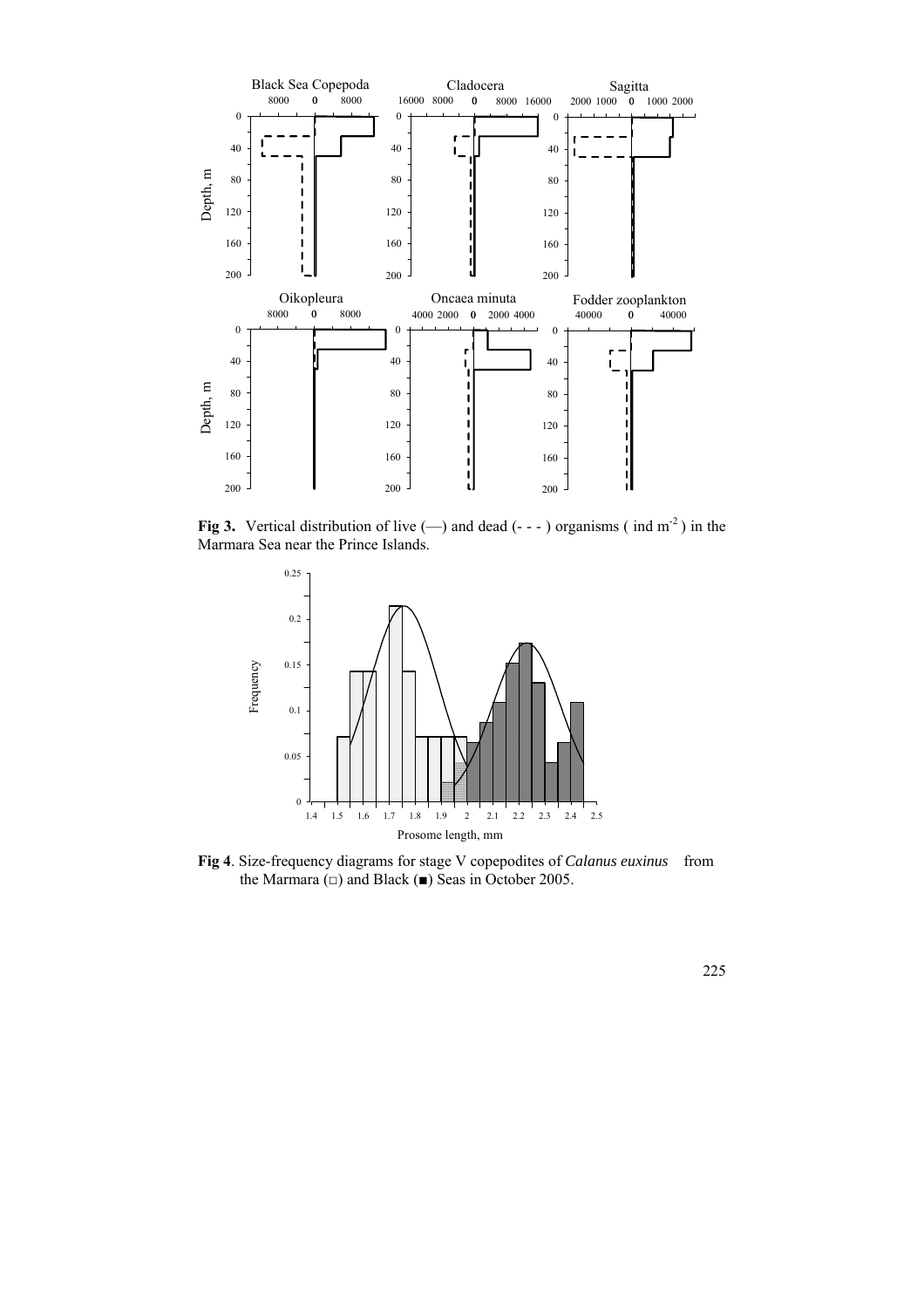

**Fig 5.** Survival of *A. clausi* and *A. tonsa* from the Bosphorus (A) after changing of salinity from 22.3 to 39.8 ‰ and *A. clausi* from the Marmara Sea (B) during acclimation from 18.9 to 39.8 ‰.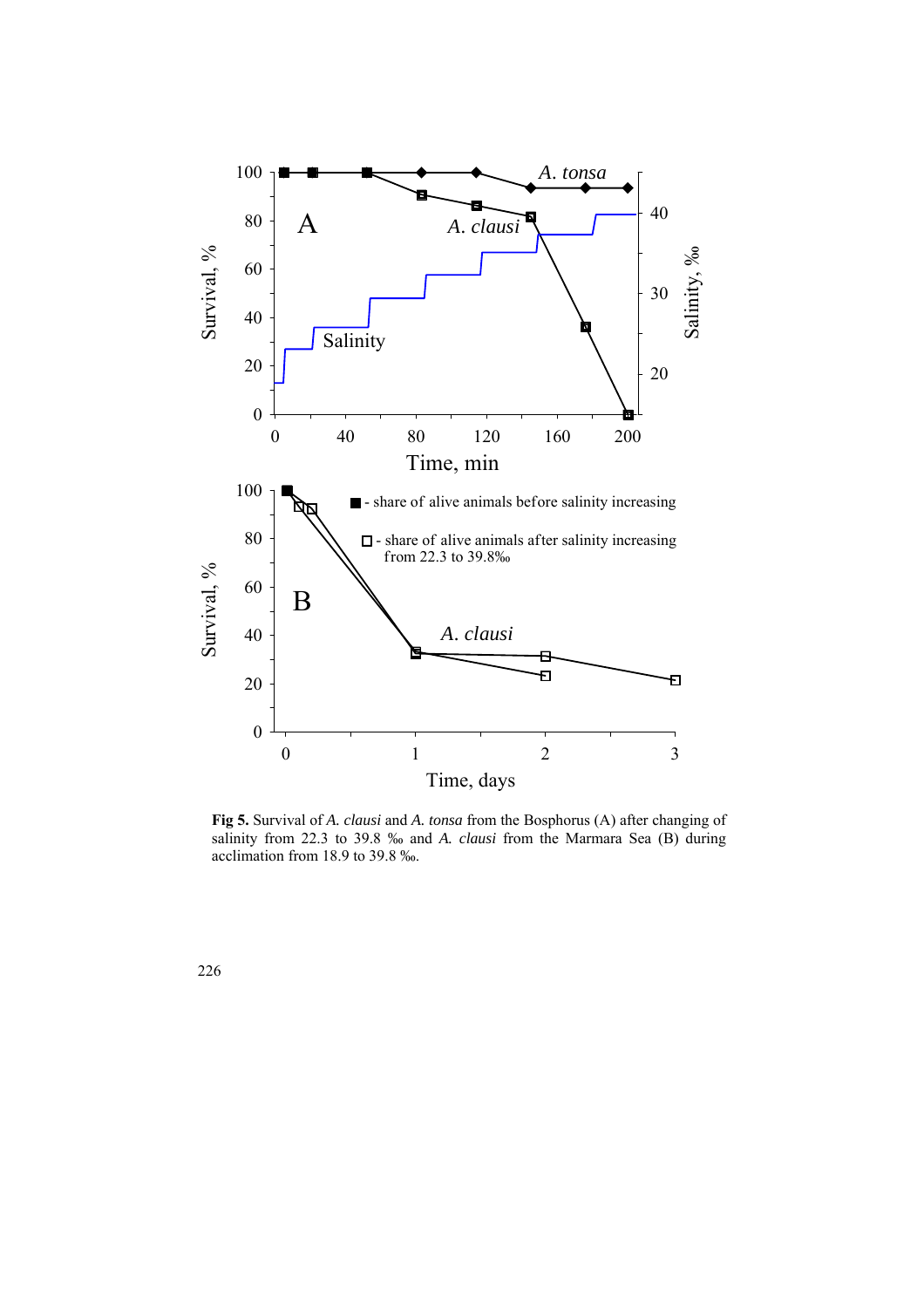In contrast to *A. clausi*, *A. tonsa* occur only during warm season and every year recommence their life cycle from the resting eggs when the water temperature amounts to 16  $^0C$  (Gubanova, 2000) or 20  $^0C$  (Riccardi and Mariotto, 2000). Since water temperature in the Marmara Sea deeper than 20 m does not exceed 15<sup>°</sup>C in warm season, *A. tonsa* are not able to complete the life cycles and to maintain the population without the advection of individuals from the Black Sea.

To understand the mechanisms of invasive success in Copepoda, special study should be dedicated to adaptive changes in behavior and metabolism of the Mediterranean species penetrating into the Marmara Sea. Our comparative data on weight-specific respiration rates of Copepoda species from the Black and Marmara Seas are presented in the Fig. 6.

Weight-specific respiration rate in *C. euxinus* found near the Prince Islands were significantly (p<0.001) 1.38 times higher than that in *C. euxinus* from the Black Sea. Anraku (1964) also reported about elevated respiration rate in *C. finmarchicus* during salinity increase from 21.5 to 31.5‰. In *A. clausi*  weight-specific respiration rate was  $1.56$  times lower ( $p \le 0.001$ ) than in sibling species *A. tonsa*. The difference between the metabolism levels in these species are in agreement with the results of Conover (1956) and Anraku (1964) suggesting higher adaptive potential of *A. tonsa*.

Despite pronounced differences in metabolism of the species due to their different ecological specialization, weight-specific respiration rate in copepods depends upon body weight following the equation:

 $O/W=1.13$  W  $-0.14$ .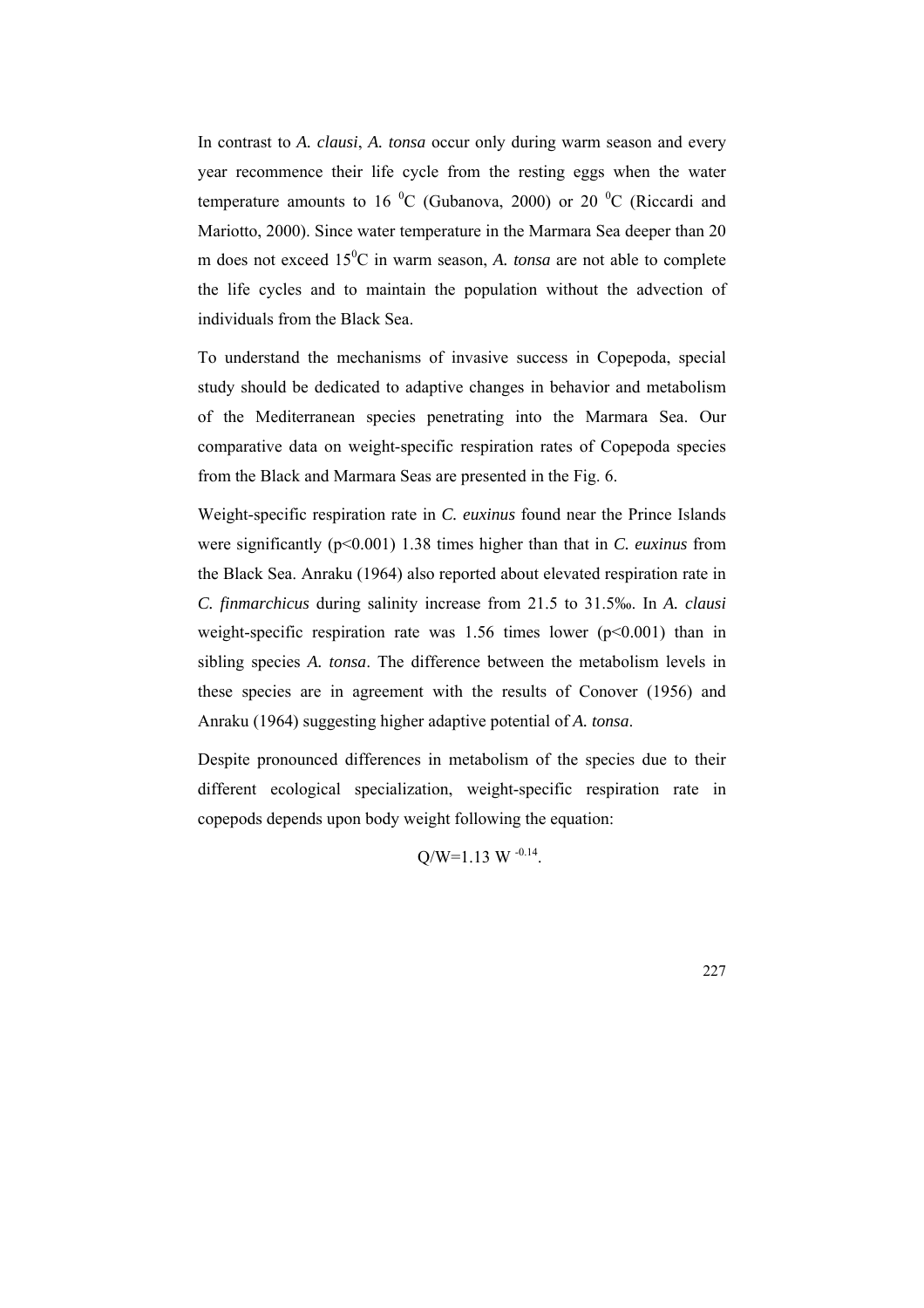The relationship between respiration rate and body weight during ontogeny as  $Q=1.19$  W  $^{0.99}$  was obtained for interzonal Mediterranean species *Euchaeta marina* studied for the first time in the Marmara Sea (Fig. 7).



**Fig 6**. Weight-specific respiration rates of Copepoda species from the Marmara Sea.



**Fig 7.** Respiration rate in copepodites V and females of *Euchaeta marina*  from the Marmara Sea (Prince Islands).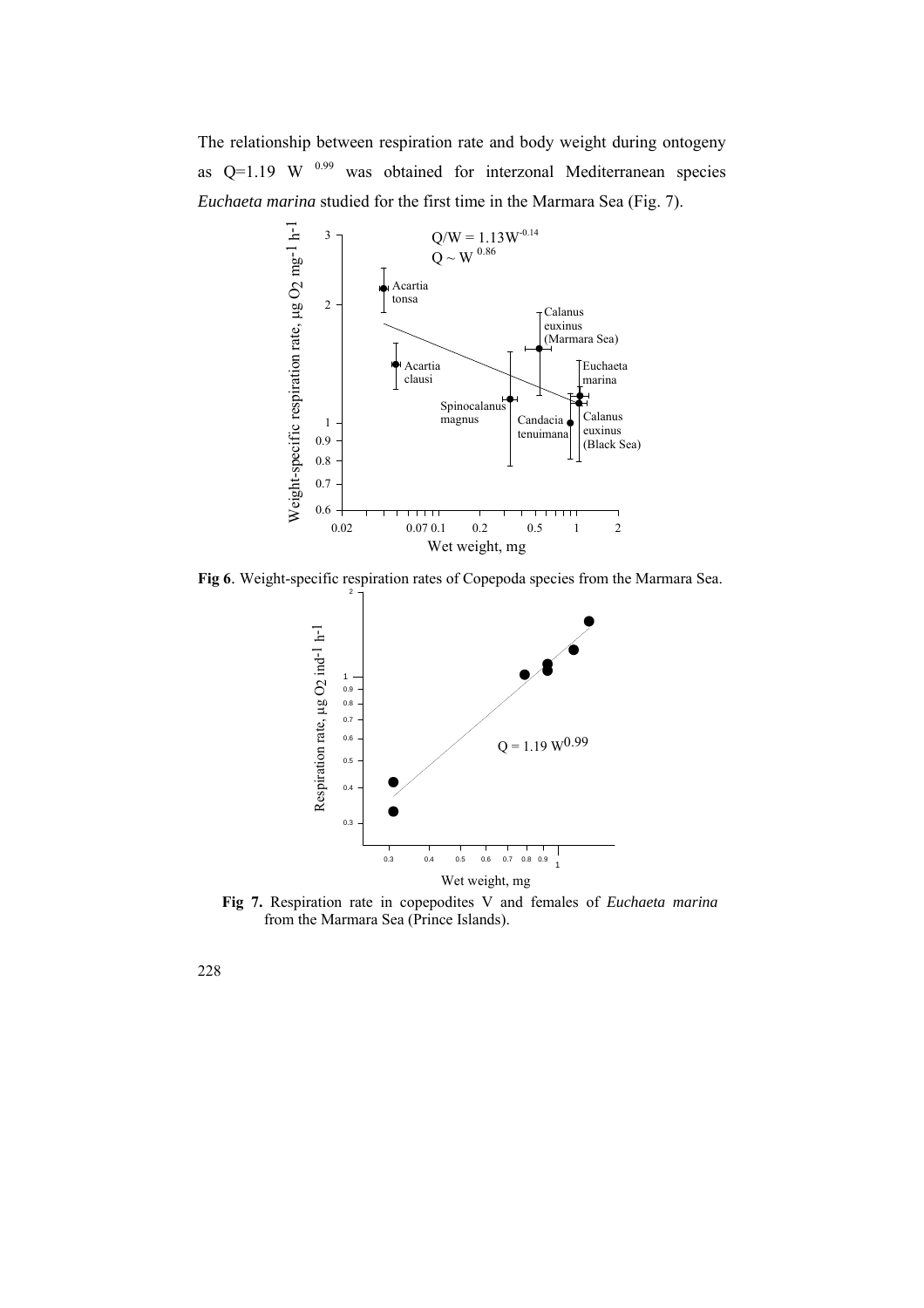## **Conclusions**

Due to high surface temperature, in October 2005 copepods *Calanus euxinus* could not develop successfully producing generations within the Marmara Sea without the recruitment from the Black Sea.

During this season another species of epiplanktonic copepods, cladocerans and *Sagitta* constituted the main abundance of fodder zooplankton. Their high mortality in the layers below the salinity gradient indicates that these organisms have penetrated from the Black Sea.

The Mediterranean species made up only 17.2% of the fodder zooplankton number. In October 2005 *Oncaea minuta* dominated the Mediterranean species. High mortality of these copepods near the sea surface points out that low salinity may prevent stenohaline Mediterranean species from the development in the Marmara Sea.

### **Acknowledgements**

This study was partly supported by a TUBITAK (Turkish Scientific Technical Research Council)-NASU (National Academy of the Ukraine) joint project (104Y208)

#### **References**

Anraku, M. (1964). Influence of the Cape Cod Canal on the hydrography and on the copepods in Buzzards Bay and Cape Cod Bay, Massachusetts. II. Respiration and feeding. *Limnol.Oceanogr*. 9: 195-206.

Besiktepe, S.T., Sur, H.I., Ozsoy, E., Latif, M.A., Oguz, T., Unluata, U. (1994). The circulation and hydrography of the Marmara Sea. *Progress in Oceanography* 34: 285-334.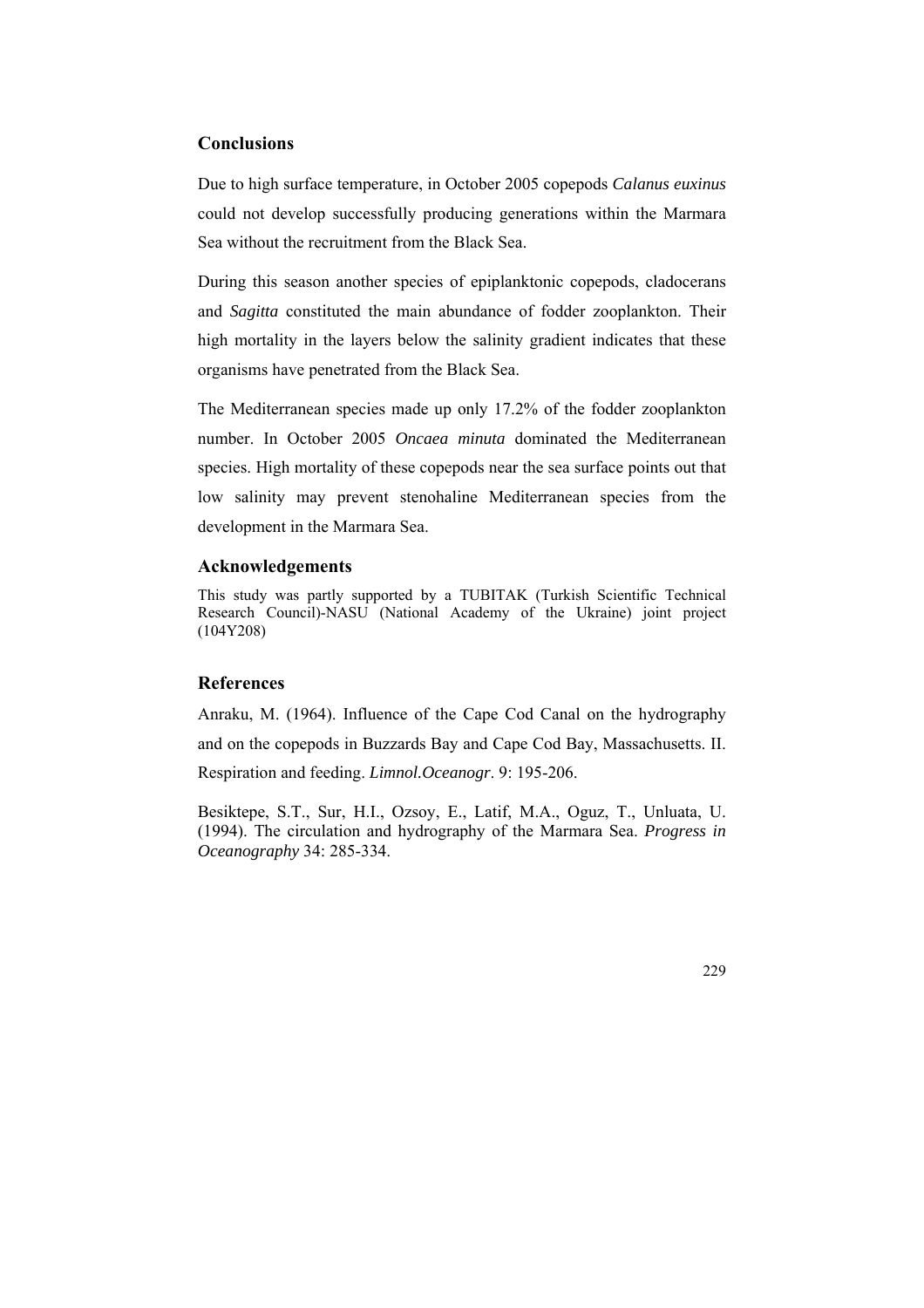Cervetto, G., Pagano, M., Gaudy, R. (1995). Adaptation aux variations de la salinite chez le copepode *Acartia clausi. J. Rech. Oceanogr*. 20: 42-49.

Conover, R.J. (1956). Oceanography of Long Island Sound, 1952-1954. VI. Biology of *Acartia clausi* and *A*. *tonsa*. *Bull. Bingham Oceanogr. Coll.* 15: 156-233.

Gubanova, A. (2000). Occurrence of *Acartia tonsa* Dana in the Black Sea. Was it introduced from the Mediterranean?. *Mediterranean Marine Science* 1/1: 105-109.

Kocatas, A., Koray, T., Kaya, M., Kara, O. F. (1993). Review of the fishery resources and their environment in the Sea of Marmara. Studies and Reviews, General Fisheries Council for the Mediterranean *(GFCM), FAO*  64: 87-143.

Lee, C.E. (1999). Rapid and repeated invasions of fresh water by the saltwater copepod *Eurytemora affinis*. *Evolution* 53: 1423-1434.

Lee, C.E., Petersen, C.H. (2002). Effects of developmental acclimation on adult salinity tolerance in the freshwater-invading copepod *Eurytemora affinis*. *Physiological and Biochemical Zoology* 76: 296-301.

Riccardi, N., Mariotto, L. (2000). Seasonal variations in copepod body length: a comparison between different species in the Lagoon of Venice. *Aquatic Ecology* 34: 243-252.

Svetlichny, L. S. (1983). Calculation of the biomass of planktonic copepods using the coefficients of proportionality between volume and linear dimensions of the body. *Ecologia Morya* 15: 46-58 (in Russian).

Svetlichny, L. S., Hubareva, E. S. (2005). The energetics of *Calanus euxinus*: locomotion, filtration of food and specific dynamic action. *J. Plankton Res.* 27: 671-682.

Svetlichny, L.S., Kideys, A.E., Hubareva, E.S., Besiktepe, S., Isinibilir, M. (2006). Development and lipid storage in *Calanus euxinus* from the Black and Marmara seas: variabilities due to habitat conditions. *J. Mar. Syst.* 59: 52-62.